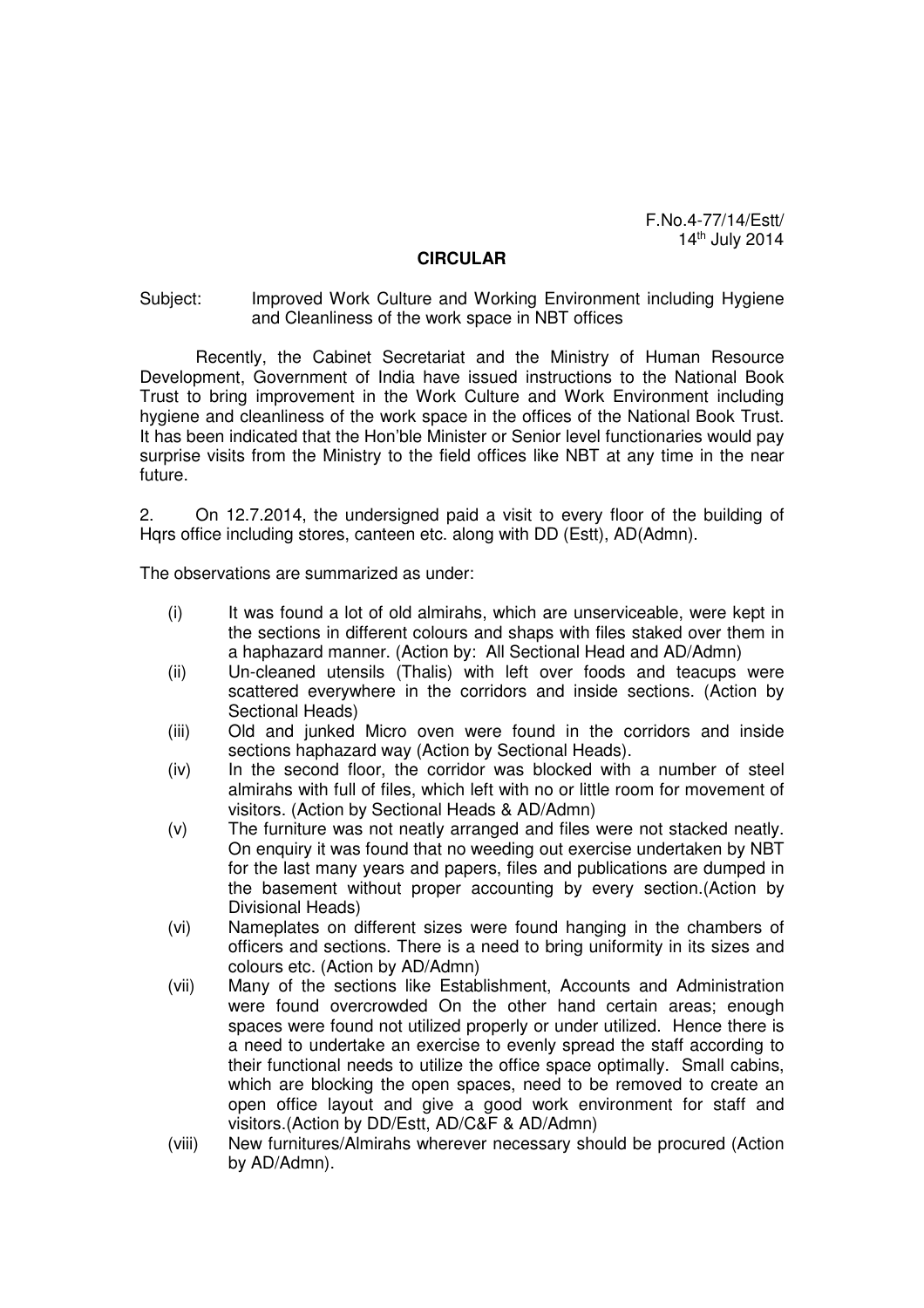- (ix) Seepages along the shaft and walls especially in Establishment section were noticed and the same should to be attended immediately (Action by AD/Admn).
- (x) Exhaust/Outlets of old air-cooling ducting found opened at several places and breeding of mosquitos was noticed. These mosquitos and insects may pose a serious threat to the health of the staff and visitors. Perhaps the breeding of mosquitos may be for the good reasons that the aircooling plant installed in the Trust become in operational for 3-4 years. Since we have installed ACs in the office, there is a need for review of the air-cooling plant and ducting through an engineer for removal or condemnation etc. to avoid breeding of mosquitos.
- (xi) The toilets should be kept neat and clean and minor repairs can be carried out (Action by AD/Admn).
- (xii) The raw spaces along the walls and corners of various sections need some woodwork to keep files and storages as the CPWD at the time of handing over the office building did not carry out any wood work at any place not the administration took steps thereafter to undertake such work. AD (Admn) may use the services of the carpenter who is on the rolls of NBT to undertake in-house woodwork on phased manner.
- (xiii) There is a need to fix sign board (with back lit) of NBT written in bilingual form at the top of the office building. Similarly all the signboards at the approach road to the campus should be replaced or painted.(Action by AD/Admn & DD/Art)
- (xiv) There is a need to create a pole with proper directional boards infront of ATM to give visitors about the information and direction of Administrative block, Book Shop, NCCL Library, Warehousing, Guest House, Essential Staff Qtrs, Director's Residence, Bank, NRO office etc. (Action by AD/Admn & DD/Art)
- (xv) Some of the cars of staff were parked permanently in the parking shades unauthorizedly for a long time, which are to be removed immediately (Action by Security/AD-Admn)

4. In order to implement the above instructions issued by the Government of India and to ensure hygiene and cleanliness, the following instructions are issued in this regard:

- (i) Maintenance of cleanliness and hygiene in the office premises/complex is the prime responsibility of all sections.
- (ii) No office material/Almirahs etc. should be kept in corridors and stairways of the building.
- (iii) All files/papers should be neatly staked inside office so that a positive work environment is created.
- (iv) The records, which are required to be preserved, must be kept in the record room after their classification as per the guidelines of the Govt. of India issued in this regard.
- (v) The Trust is in the process of floating a tender for digitalization of records and a Records Officer in terms of Destruction of Records Rules will be issued separately for this purpose.
- (vi) All sections must identify records and files for weeding out process as per the life prescribed for each category or records in accordance with the rules of record keeping. This exercise should be completed within 15 days time.
- (vii) All un-used/broken/old furniture and obsolete office equipment's should be identified and processed for write off and subsequent auction after